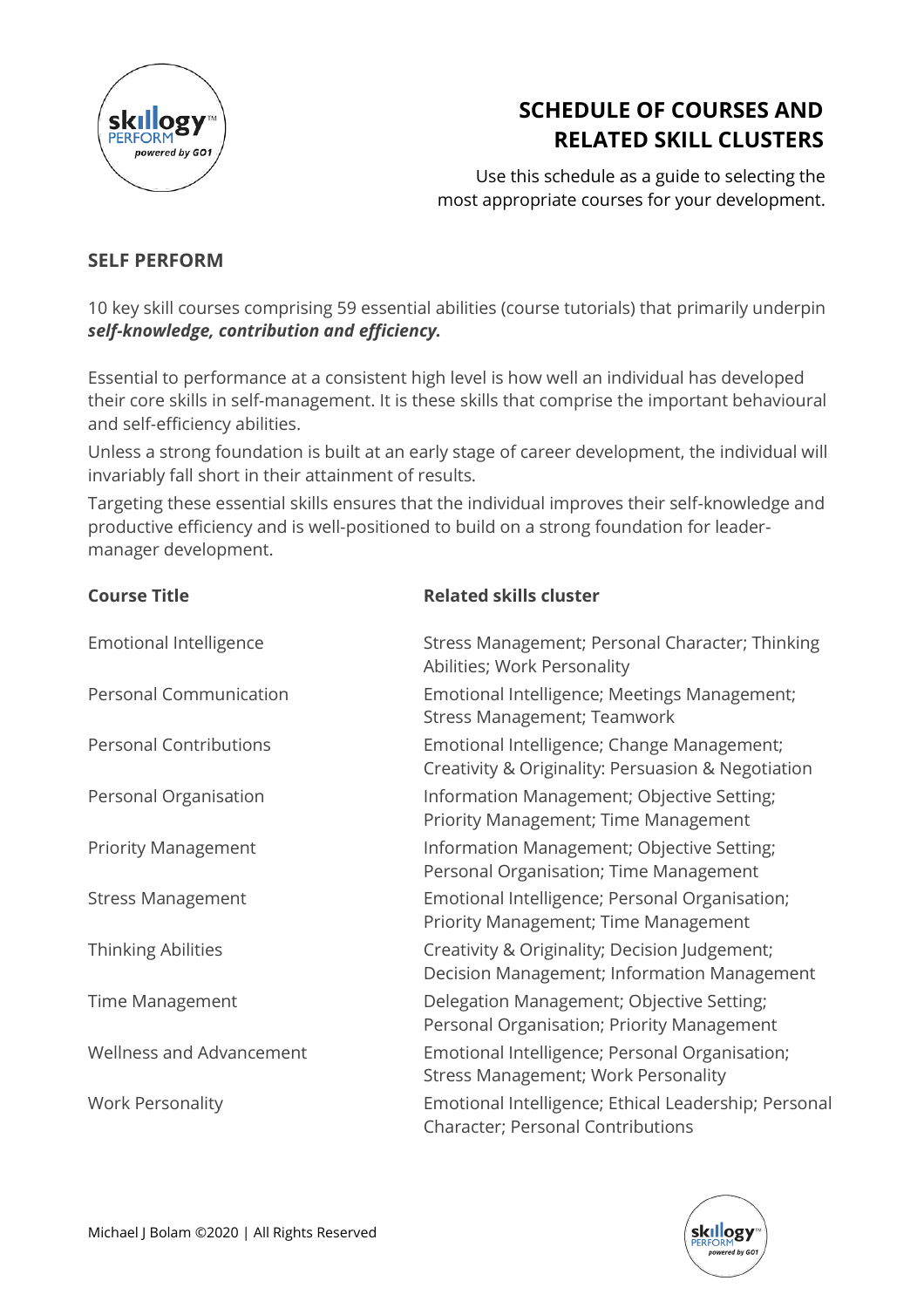$\mathcal{P}$ 

## **MANAGER PERFORM**

10 key skill courses comprising 56 essential abilities (course tutorials) that primarily underpin *process efficiency and output.*

Essential to performance, at a consistent high level, is how well an individual has developed their abilities in management; these skills focus on process efficiency in terms of team or group output, based on objectives.

Managing involves practising stewardship, directing and being held accountable for resources and responding to the needs of customers and stakeholders. Managers plan, organise, direct and control their teams and groups in achieving product and/or service results. They also use authority fairly and responsibly.

| <b>Course Title</b>           | <b>Related skills cluster</b>                                                                |
|-------------------------------|----------------------------------------------------------------------------------------------|
| Change Management             | Motivating People; Persuasion & Negotiation;<br>Teamwork; Transforming Leadership            |
| Decision Judgement            | Creativity & Originality; Decision Management;<br>Information Management; Thinking Abilities |
| <b>Decision Management</b>    | Decision Judgement; Information Management;<br>Priority Management; Time Management          |
| Delegation Management         | Motivating People; Objective Setting; Personal<br>Communication; Time Management             |
| <b>HR Management</b>          | Ethical Leadership; Personal Contributions;<br>Teamwork; Transforming Leadership             |
| <b>Information Management</b> | Creativity & Originality; Decision Judgement;<br>Decision Management; Priority Management    |
| Job Knowledge                 | Objective Setting; Organisation Knowledge;<br>Personal Contributions; Work Personality       |
| <b>Objective Setting</b>      | Delegation Management; Job Knowledge;<br>Teamwork; Transforming Leadership                   |
| Project Management            | Creativity & Originality; Meetings Management;<br>Teamwork; Time Management                  |
| Teamwork                      | Delegation Management; Meetings Management;<br>Motivating People; Objective Setting          |